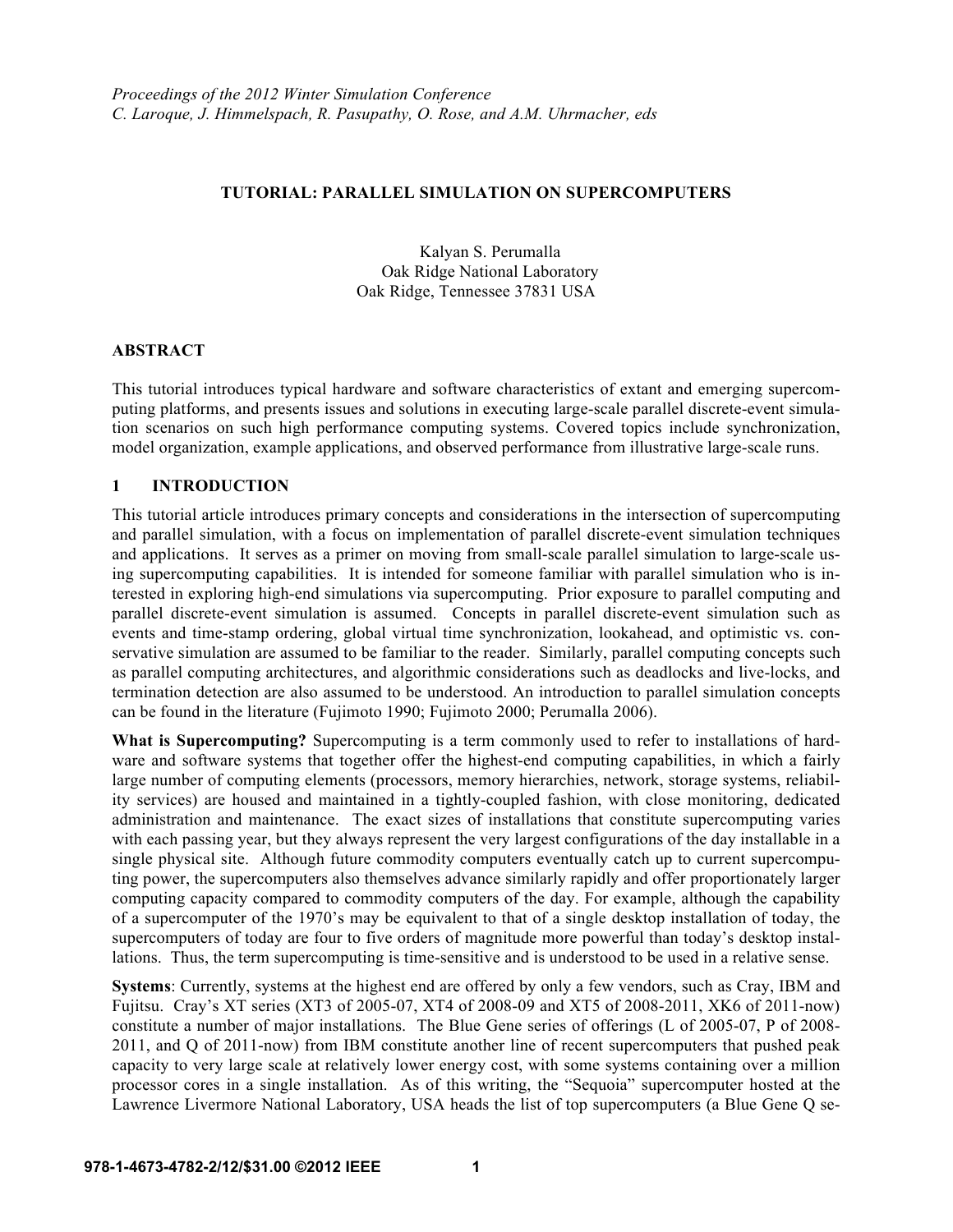ries computer with over 98,000 nodes, each node with POWER BQC 1.6 GHz 16-core processors, for a total of over 1.5 million cores), followed by the "K" supercomputer in Japan (with 88,128 2.0 GHz 8-core SPARC64 VIIIfx processors), followed by the "Mira" supercomputer at the Argonne National Laboratory, USA (with 49,152 nodes, each with POWER BQC 1.6 GHz 16-core processors). Previous to this ranking order, the list was headed by the "K" supercomputer, followed by the Tianhe-1A system in China (mix of 14,336 2.9GHz 6-core Intel Xeon X5670 processors and 7,128 NVIDIA Tesla M2050 accelerators), followed by the Cray XK6 system in the USA (with 37,360 2.6GHz 6-core AMD Opteron processors). The interconnect technologies also are in intense flux, spanning both propriety technologies (e.g, *SeaStar* and *Gemini*) and standards-based solutions (e.g., *Infiniband*), and specializing in different aspects such as high-bandwidth or low-latency operation.

**Supercomputing vs. Clusters and Cloud Computing**: In a concurrent development, the cluster and "cloud" technologies are offering medium-scale parallel/distributed computing solutions, which offer computing and storage capacities that are comparable to major fractions of those offered by supercomputing installations. However, the fundamental differences in terms of reliability, accessibility, and internode latencies make cluster and cloud platforms significantly different in terms of programming and application development methodologies. This distinction is much more pronounced in the case of parallel simulation, and even more so for parallel discrete-event simulation (PDES): PDES requires fundamentally different simulation engines and frameworks for supercomputing than for clusters and cloud platforms.

**Programming Systems**: Supercomputing applications have been traditionally and predominantly developed in FORTRAN, C and C++ languages. Parallelism is most commonly realized using the Message Passing Interface (MPI), with most installations supporting MPI 1.1 or higher, and many supporting a large subset of MPI 2.0 (but omitting primitives such as process creation). In recent times, newer languages and programming models have been proposed and introduced in some of the supercomputing installations. These include Partitioned Global Address Space (PGAS) languages such as Unified Parallel C (UPC), Co-Array FORTRAN, X10 and Chapel. They provide language-level support for declaring arrays that span distributed (processor) memories, such as a new array declaration by which a special dimension for the shared array specifies memory affinity of the array's blocks partitioned across memories.

 The most common hardware view is a network of "nodes" in which each node contains one or more shared-memory multi-core processors. This hardware view is reflected in the most common execution model natively supported, which is a world of MPI tasks for each run, with at least one MPI task spawned on each node. A common variant of this view is the introduction of multi-threading subordinate to the task view. Thus, the framework most widely used and supported is a combination of MPI and multithreading in which one or more MPI tasks execute on each shared memory node, with one or more threads (e.g., pthreads-based threads) within each MPI task. For example, on a system with *N* nodes, each node containing *C* cores, one might design their application to execute with *P*=*NC* MPI tasks (one task per core), or with *P*=*N* MPI tasks containing *t* threads,  $1 \le t \le C$ , or with any other such combinations of *P* MPI tasks and *t* threads per task, where  $N \le P \le NC$ , *P/N* is an integer, and  $1 \le t \le C$ . Multi-threading is realized by manual or semi-automated approaches. In the former, it is achieved via explicit userdeveloped codes using multi-threading libraries such as pthreads. In the latter (semi-automated) approaches, paradigms such as OpenMP are used, which consume user-supplied directives or hints and generate code that dynamically spawns and dissolves multiple threads of execution within an otherwise sequential control flow (the sequential flow being typically mapped as one sequential flow per MPI task).

**Access**: Among the key design considerations of such supercomputing systems are performance (speed), power (energy used), reliability and resilience, which, at high levels, together contribute to a large installation and operating cost. Due to the immense cost of installing, operating and maintaining supercomputing systems, access and use to the installations typically follow formal allocation and accounting processes. Applications for access are reviewed and granted as projects with set limits on the total number of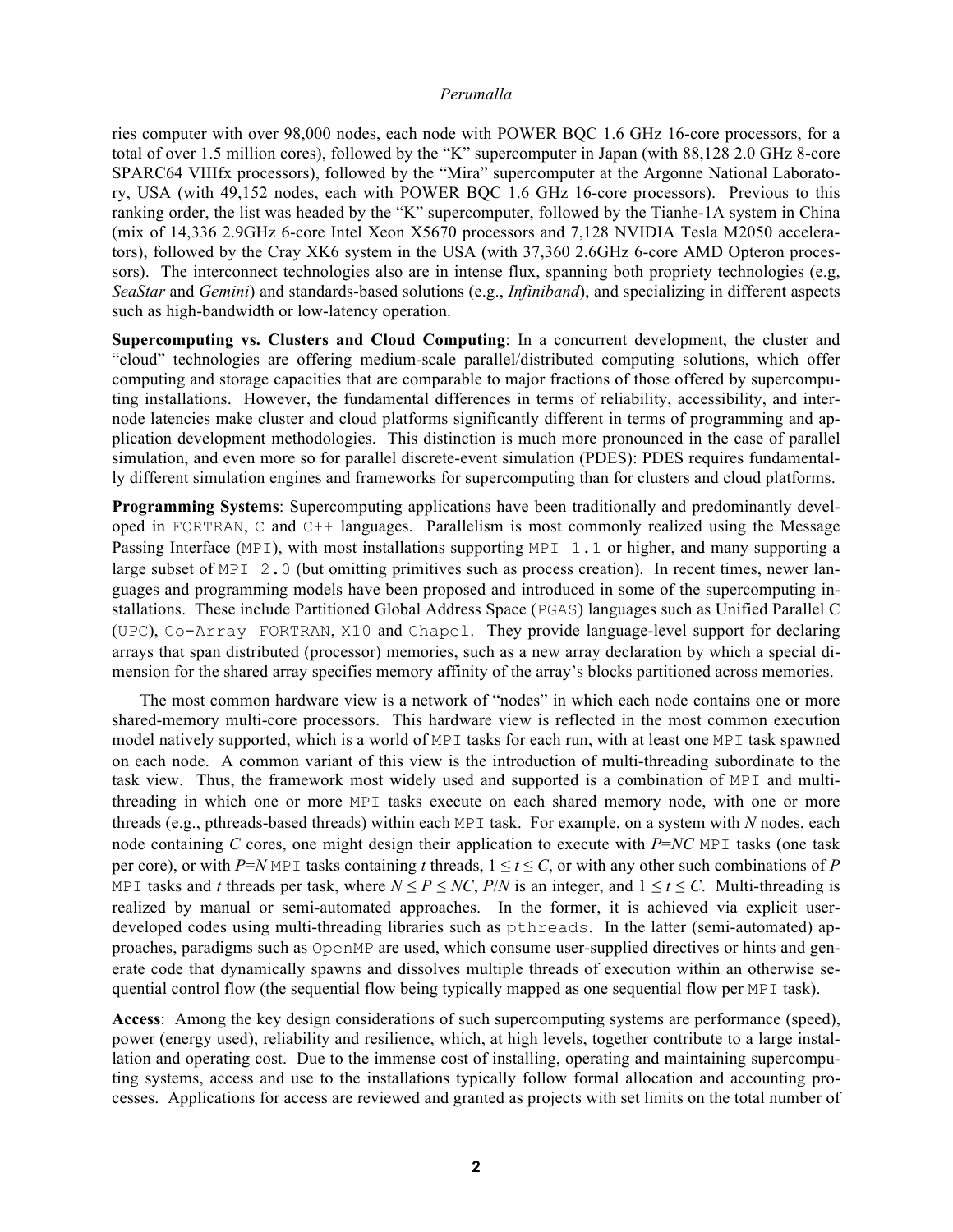computing hours consumable by each project. Since the total available time is limited, it becomes important to carefully budget and utilize the allocated time for debugging, testing, fine-tuning and actually running large application runs. As of this writing, access is available at various institutions across the world in support of open science research. In the USA, projects may be proposed and approved for execution on supercomputers sponsored by the Department of Energy, National Science Foundation, and Department of Defense, at several national laboratories and supercomputing centers. Some industrysupported research is also possible via outreach initiatives from companies such as Google and Amazon.

**Usage with Batch Submission**: A common element of surprise to new users of supercomputing installations is the *batch submission* procedure for executing applications. User submit their executable (with appropriate input files) as a *job* to a batch submission queue; the job then gets scheduled by a job scheduler some time later, upon which the application runs and generates its output to output files. Supercomputing facilities have continued to rely on batch submission as the primary way of execution because of a combination of three reasons: (1) the immense cost of the installation requires it to be shared resource, (2) the system must be operated at the highest possible utilization levels to amortize the large fixed cost in a few years, and (3) most scalable, parallel applications are written with a "clean computer" view that assumes that all the processors allocated to the application are dedicated only to that application.

 The following code fragment lists an example batch submission script on a Cray XT series system. Lines prefixed by #PBS are parsed by the Portable Batch Submission (PBS) system for user-specified job parameters. The -A ac00 option specifies use of project account ac00 to account for consumed computing hours. The  $-N$  testsim option specifies test as the user-specified name of the job, the  $-j$  oe option combines both standard output and standard error streams of the job, the  $-1$ walltime=1:30:00 specifies the maximum amount of wall clock time to be allocated to this job to be 1.5 hours (job would be terminated if it happens to exceed this amount of time), and  $size=131072$ specifies that 131,072 processor cores must be dedicated to this job. The non-directive commands are executed after the processors are allocated for the job. The aprun command actually spawns the job; in this example, the executable named simulation gets spawned with 131,072 MPI ranks. Submission scripts in other batch systems (e.g., IBM's Load Leveler system) are analogous.

```
#!/bin/bash 
#PBS -A ac00 
#PBS -N testsim 
#PBS -j oe 
#PBS -l walltime=1:30:00,size=131072 
cd /tmp/work/$USER 
date 
aprun -n 131072 ./simulation
```
**GPUs and Accelerators**: Another important development in high-end computing is the advent of auxiliary computing support via "accelerator" technologies. These accelerators are designed to provide specialized forms of computation, optimized for the highest speed. Driven originally by the immense performance potential offered by graphical processing units (GPUs) reused for general purpose computation (Pharr and Fernando 2005), later versions of GPU offerings by vendors such as NVIDIA and ATI (now part of AMD) enable an excellent performance to cost ratio for certain modes of computation that are generally categorized as Single Instruction Multiple Data (SIMD). Codes that can expose computation in terms of the same operation performed on a large stream of data can greatly benefit from the specialized hardware of these accelerators. Also, codes in which a very large number of arithmetic operations can be pipelined while memory accesses are being served asynchronously are executed at much higher speeds than on traditional processor cores. However, simulation codes contain a mix of general computation as well as SIMD style of computation in different portions of execution. Due to this reason, traditional processor cores are being augmented with accelerators on the side, to allow the users to achieve the best mix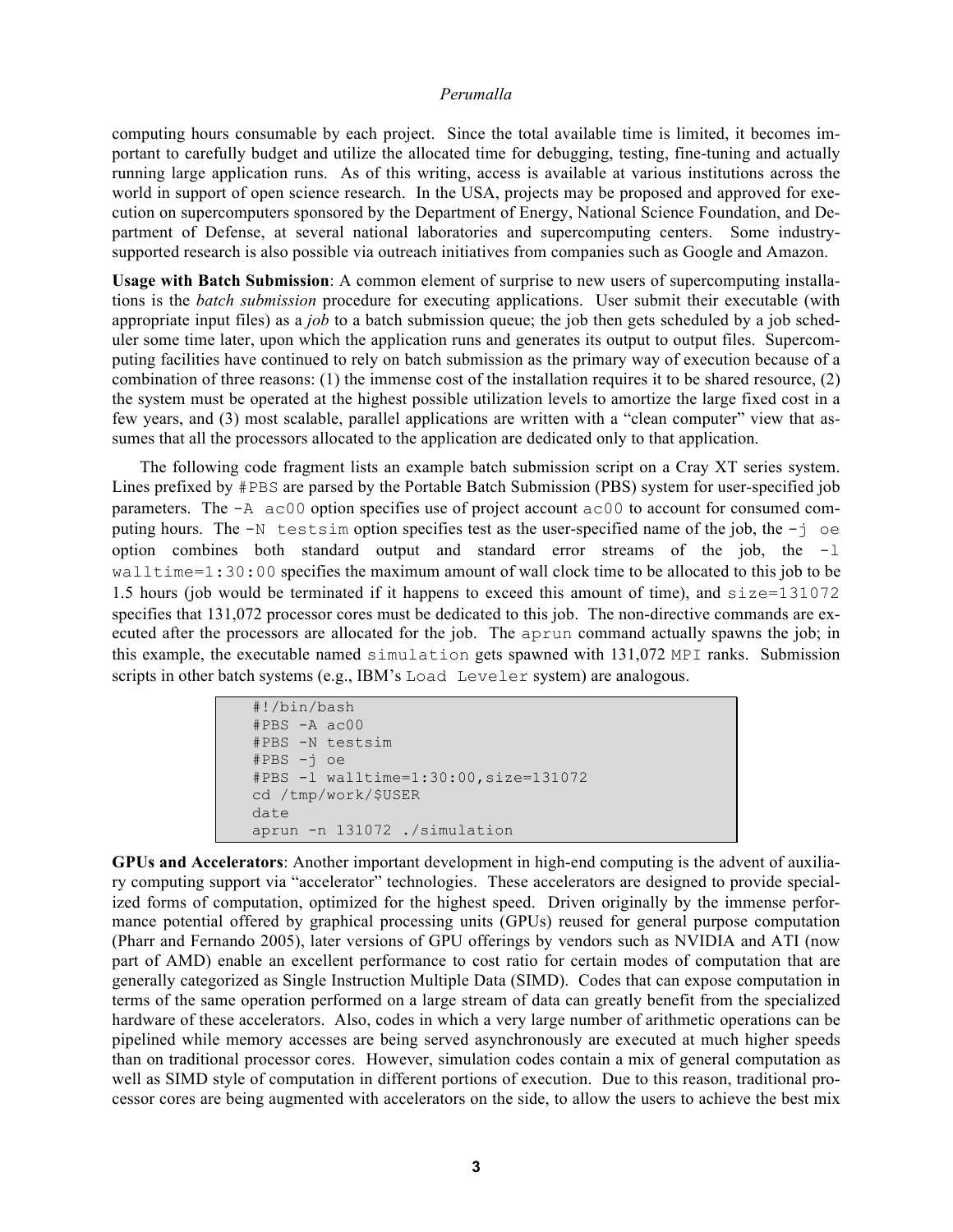suitable for their own applications. This approach, taken to the limits, has been adopted by supercomputing systems such as the IBM Roadrunner machine at the Los Alamos National Laboratory, USA, built from a mixture of AMD Opteron dual-core processors and IBM PowerXCell accelerators, that made to the top of the supercomputer charts in 2008. Subsequently, the Tianhe supercomputer at the National Supercomputing Center in China, built with an equal mix of Intel Xeon processors and AMD GPUs, topped the world's supercomputing list in 2010. Next generations of supercomputing installations, such as the Cray XK6 at Oak Ridge National Laboratory, USA, are following this trend, and can be expected to include accelerator configurations at ever increasing levels. The older IBM Cell processor family and the more recent Intel Xeon Phi co-processor offerings represent the possibility of the *on-chip merger* of accelerators with traditional central processing. Paralleling such hardware trends, software for programming accelerators are in the evolving stages. CUDA (NVIDIA 2007) and OpenCL(Khronos 2009) are popular programming systems whose SIMD-styles of execution on the accelerator "device" can be mixed synchronously and asynchronously with traditional execution on the "host" processor, using programming interfaces in  $C/C++$  and FORTRAN languages. Additional accelerator extensions (e.g., OpenACC) and OpenHMPP) are evolving to provide platform independence on supercomputing installations.

### **2 PARALLEL DISCRETE-EVENT SIMULATION (PDES)**

With the dawn of multi-petascale (and future exascale) computing, parallel simulation applications are now faced with the reality of the availability of hundreds of thousands of processor cores for their execution on a single computing installation. PDES applications constitute an important class of parallel applications that can stand to benefit from the unprecedented scale. An increasing number of critical applications are evolving to warrant high-end computing capabilities. Emergency planning and response, global/local social phenomena prediction and analysis, defense systems operations and effects, and sensor network-enabled protection/awareness systems are all representative application areas. Simulation-based applications in these areas include detailed vehicular and behavioral simulations, high-fidelity simulation of communication effects in large sensor networks, and complex models in social behavioral/agent-based simulations, to name just a few.

 In their "next generation" levels of operation, these applications include scenarios characterized by their scale (several millions of simulated entities), their need for fast simulation of multiple scenarios (thousands of alternatives explored as fast as possible for reasoning, understanding and refining the models or solutions), and their (re)configuration based on large-sized dynamic data. When the application scenarios are scaled to large configurations of interest, they warrant the use of parallel discrete-event simulation (PDES). For example, regional- or national-scale micro-simulation of vehicular traffic (e.g., for accurate computation of evacuation time or computation of energy consumption) involve the simulation of  $10^6$ - $10^7$  road intersections and  $10^7$ - $10^8$  vehicles. Many potential scenarios (e.g., evacuation routes, or alternative energy incentives) are to be evaluated. All such considerations together motivate the need for highly scalable PDES execution capabilities on high performance platforms.

The common core among most of these applications is their use of discrete-event-based modeling approaches. Discrete-event execution evolves the states of the underlying entities of the model in an asynchronous fashion, in contrast to time-stepped execution. The challenge in moving a parallel discreteevent simulator from a few processors to a supercomputing-scale configuration is that new issues arise whose effects are not so pronounced in small-scale parallel execution. For example, synchronization costs that were negligible or tolerable on small numbers of processors can become a dominating cost when scaled to thousands of processors. The simulation may experience a slow down instead of speed up when the number of processors is increased, even if the model affords sufficient concurrency. Event and entity-state data structures, if not properly designed for scalability, can consume memory that exceeds the available memory on a node. New needs, such as flow control and deadlock resolution, arise when the simulator is attempted to be executed over high-end interconnects. The sheer volumes of event traffic across processors due to large numbers of communicating logical processes simulated on each processor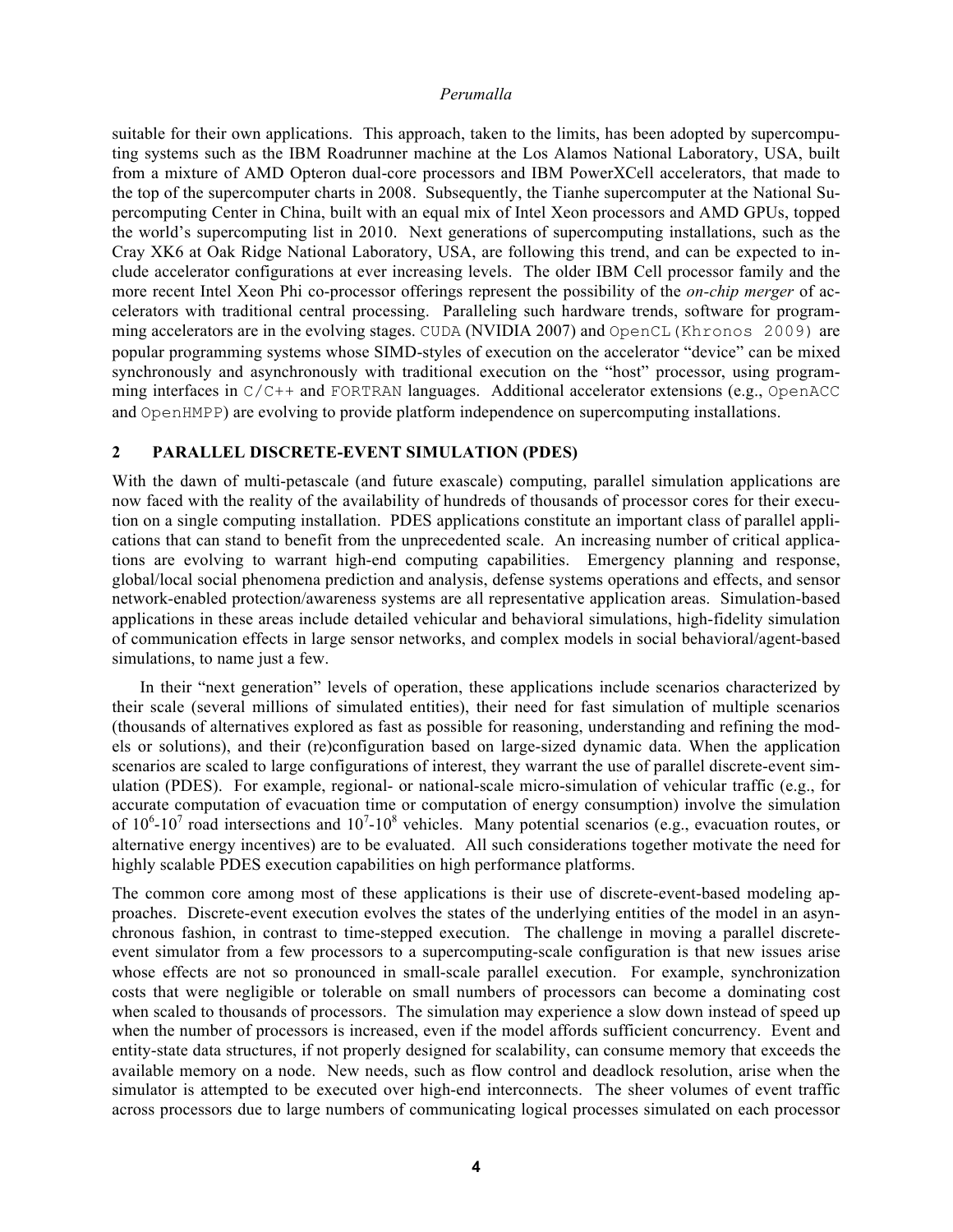core requires additional debugging and optimization methodologies to test and improve the simulator at supercomputing scale. Also, new algorithms are needed to effectively exploit high-end communication technologies only available on supercomputing platforms.

 Note that all PDES simulations are single parallel runs, in contrast to replicated independent runs employed by other parallel simulation approaches such as Monte Carlo methods. PDES is far from being embarrassingly parallel. Each simulation run utilizes all available processors, with non-trivial synchronization operations among all processors. Implementation of PDES engines incurs the complexity and challenges that arise with any parallel computing application. In addition to the traditional issues in the implementation of parallel discrete-event simulation, a few issues arise that are largely specific to supercomputing system requirements and characteristics. Some of the issues – synchronization, 1-sided communication, and flow control – are discussed next.

### **2.1 Synchronization Problem**

One of the main challenges is the synchronization of virtual time to enable global timestamp-ordered event execution across all processors. Fine-grained event processing adds significantly to the challenge; event computation can consume little wall clock time soon after which synchronization of event timestamps is logically required among the rest of the events in the parallel system. For example, on current-day processors, application-specific model code inside event computation for Internet Protocol "packet handling" models can be performed in as little as 5-10µs for Internet simulations, and similarly, in 10-50µs for updating vehicular states in microscopic models of vehicular transportation simulations. Correctness of results requires that events are executed to preserve global timestamp order among all events. While several synchronization algorithms have been proposed, only a few have been shown to be inherently scalable, and even fewer have been tested on very large parallel platforms.

 Runtime engines for discrete-event simulations need to deliver fast and accurate global timestampordered execution across all the processors. Among the major challenges in scaling PDES is increasing the speed of global virtual time computation which directly determines the speed of advancement of the virtual time at all processors.

 At the crux of the problem, synchronization of processors for global time ordering of events involves efficiently accounting for events "in flight" between processors. Since all events have to be accounted for in the global time guarantees (else, events in flight can arrive later and potentially result in violation of time ordered processing), the number of potential events in flight increases with the number of processors, and hence, time synchronization effort grows with the number of processors. To keep this cost low, the algorithm must be scalable. A few such scalable algorithms exist, some that exploit the underlying communication support to perform scalable reductions (mostly in synchronous mode), and others that build a simulator-level reduction operation on top of the point-to-point messaging of underlying communication layers. Both approaches have been found feasible; the former using the efficient reduction primitives (e.g., MPI\_Allreduce) implemented in MPI on IBM Blue Gene systems, and the latter using asynchronous messaging (e.g., MPI\_Iprobe, MPI\_Testsome, or MPI\_Testany) in MPI on Cray XT systems. On Cray XT5 systems, results using both approaches have been reported with PDES runs on up to 216,000 processor cores (Perumalla, Park, and Tipparaju 2011; Perumalla 2010). On Blue Gene/L and /P systems, the former has been reported in PDES experiments performed on up to 32,768 processor cores (Holder and Carothers 2008; Bauer, Carothers, and Holder 2009; Carothers and Perumalla 2010). Fundamentally, however, it is clear that asynchronous computation of global virtual time is the only way to keep PDES execution scalable, since the alternative (blocking-collectives) suffer from the high overheads arising from inherent jitter in computation across processors in PDES, and from quashing much of the optimistic processing of events in optimistic parallel simulation.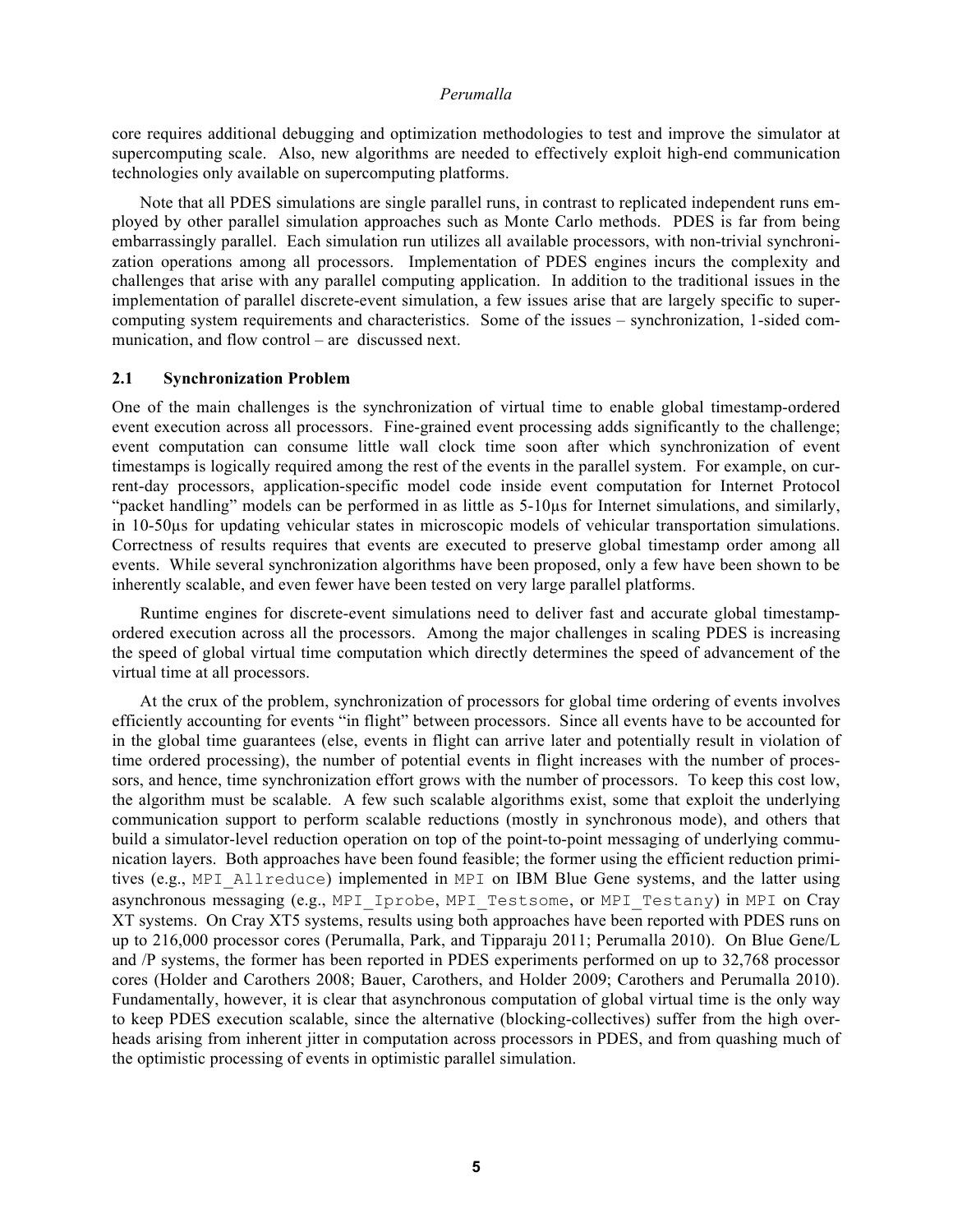## **2.2 1-sided vs. 2-sided Communication**

While most parallel simulators are traditionally developed over the two-sided communication, operation over one-sided communication layers is uncommon. However, one-sided communication is a primary mode of inter-processor data transfer on many extant supercomputing systems. Direct memory access engines and interfaces form the native mechanism for data transfer across memory spaces (nodes), with some systems even supporting a single global addressing memory model. Standard application programming interfaces such as MPI are implemented over the direct memory support.

 Although one-sided communication has been used in other parallel applications, its use in PDES is different in that it mixes the static nature of inter-processor messaging for global virtual time computation with the dynamic inter-processor interaction for event exchange among logical processors mapped to different processors. PDES being a highly latency-bound parallel application, the low latency exchanges offered by 1-sided communication support can greatly improve the overall speed of simulation. Parallel discrete-event simulation can expect to exploit one-sided communication by achieving a separation of the channels over which synchronization messages (of fixed inter-processor connectivity and fixed volumes) and event messages (of dynamically changing inter-processor messaging topology and variable volumes) are sent.

# **2.3 Flow Control**

When using a large number of processors communicating over a single interconnect, in order to maintain stability and uniform progress across all processors, the amount of network load offered by each processor must be carefully controlled. Without such control, for example, one processor may induce more event (messaging) traffic than can be accepted and processed by the receiving processor in a given amount of time, and the offered load on the entire network may overwhelm the capacity of the network.

 As an analogy, the vehicular traffic on a highway in a city gets slower, due to congestion effects, as the number of entry points and the number of vehicles increases. Solutions such as ramp meters are introduced at highway entry points, to carefully regulate the introduction of new vehicles onto the highway at peak traffic times. The ramp meters act as flow controllers that dynamically vary and limit the offered load on the network. The control is designed to find the best tradeoff between the apparently conflicting goals of maximizing the highway utilization and minimizing the average vehicle travel time.

 Similarly, the inter-processor event messaging traffic in simulations must be carefully controlled at each processor's network device interface to dynamically optimize the latency and bandwidth use by the simulation. Due to model-level and system-level dynamics, the offered load by each processor onto the network changes dynamically at runtime. This introduces highly time-varying volumes of event messages at each network entry point, which must be buffered at the source, transmitted at the most appropriate time, acknowledgement(s) received and permission given back to the simulator to proceed with additional network activity.

 The determination of the optimal flow control algorithm is difficult, as it depends heavily on the properties of the interconnect system of interest and the behavior of the parallel discrete-event model. Nevertheless, one can err on the side of safety and correctness, and use a control scheme that prevents deadlocks and minimizes network congestion. Without flow control, a large-scale execution of the simulation can suffer a slow-down by as much as an order magnitude. In some cases, the simulation may even deadlock (due to hold-and-wait on memory buffers arising from exhaustion of memory) and may not terminate. Thus, flow control can be very important when executing PDES applications on some supercomputing systems.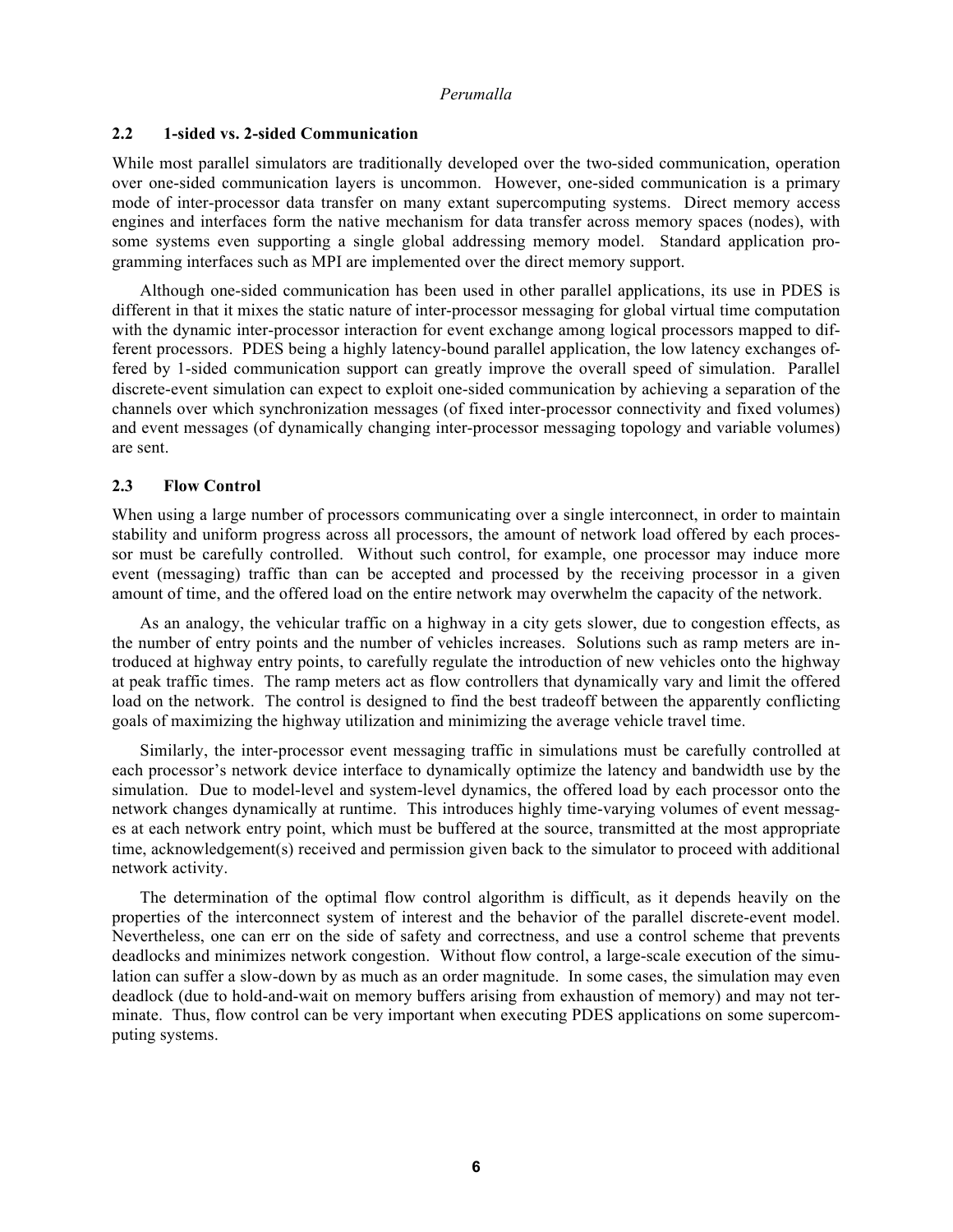# **3 DISCRETE-EVENT APPLICATION GUIDELINES**

Here, we describe some of the salient features of PDES as distinguished from other supercomputing applications, and provide a few common guidelines on development and implementation of efficient PDES models at supercomputing scales.

# **3.1 Difference Between Other Applications and PDES**

In traditional supercomputing applications that are built on physical system models, the inter-processor communication tends to be largely invariant in structure and the bandwidth needs remain predictable. The time scales of the average inter-message computation tends to be in milliseconds (or greater). In contrast, PDES applications exhibit highly dynamic, time-varying inter-entity/inter-processor interactions, and the time scales of average event computation between two successive events sent to remote processor tend to be in the order of microseconds rather than milliseconds. The fine-grained nature of event computation, and the interludes of establishment of timestamp ordering requirement between any two events result in runtime dynamics that are vastly different from other traditional supercomputing-based simulations.

 Another important distinction is in terms of the amount of linear algebra operations performed by the application. Many traditional supercomputing applications for scientific computing and physical system simulations are such that their core computation gets transformed into linear algebra operations. For example, the model may consist of coupled differential equations which are evaluated using linear algebra methods after discretization. However, in a majority of PDES applications, the core computation is not dominated by linear algebra (in fact, in many cases, there is no linear algebra component at all in the models – e.g., in queueing network models). This distinction has strong bearing on the type of parallelism one can hope to exploit. Parallel speed up is obtained not from scaling single linear algebra primitives (such as matrix-matrix multiplication or matrix factorization), but by evolving the distributed system state over virtual time as fast as possible across all processors. Thus, traditional metrics from benchmarks such as LINPACK on a supercomputer are not a good indicator of performance of PDES applications on the same supercomputer. A more pertinent benchmark, perhaps, is the GUPS benchmark, which can better indicate how well a system would perform with PDES applications. Similarly, the metric based on the number of floating point operations performed per wall clock second is also an inappropriate for PDES, since a large fraction of PDES workload involves integer operations. It is clear that, qualitatively, PDES is an entirely different class of supercomputing applications.

# **3.2 Model Organization**

When contemplating an execution of a PDES application at supercomputing levels, it is important to carefully consider several aspects of the application, such as concurrency, locality, event granularity, lookahead and timestamp distributions.

 As a primary consideration, the source of model-level concurrency must be first identified; for example, the number of logical processes available in the modeled scenario must be ascertained to ensure that at least one logical process can be mapped to each processor core (to prevent idling/non-usage of processors). This occurs in different forms in different applications, and creativity may be needed to uncover the concurrency that may be hidden in a naïve/initial modeling exercise. For example, in a national scale model, the choice of whether cities or states are modeled as individual logical processes determines how many of them can be safely delinked and partitioned across processors.

 Another important consideration is the amount of messaging locality, which is indirectly determined by the amount of event exchange that occurs across processors. The greater the locality of event exchange (e.g., LPs within the same node communicate more often among themselves than with LPs across nodes), the better the runtime performance.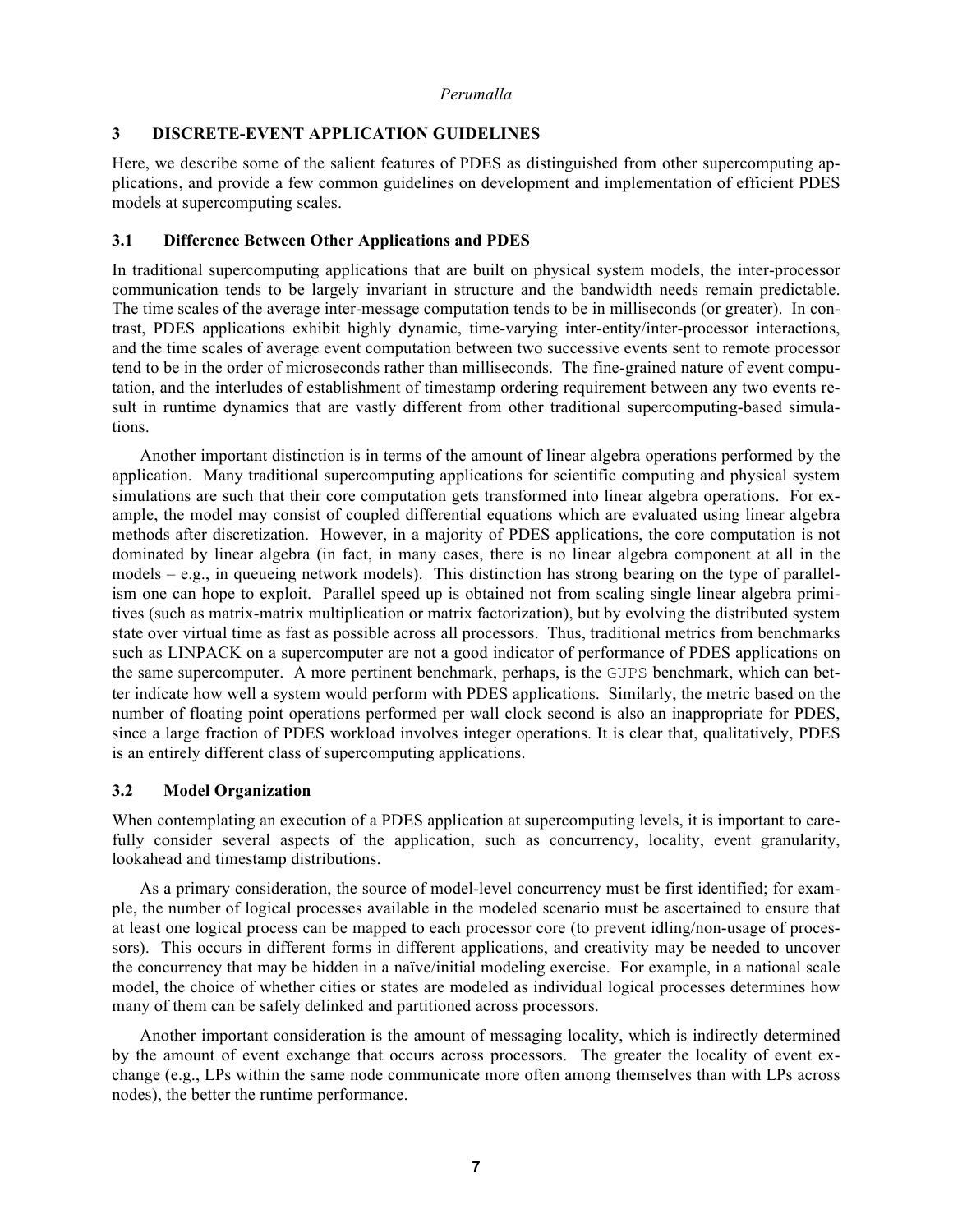As a related concept, the amount of computation involved within each event processing unit can play a major role in scalability to supercomputing sizes. If the computation per event is too small, then the runtime can be dominated by the event scheduling and synchronization overheads, since those overheads are large at supercomputing scales. On the other hand, if the computation per event is too large, then the amount of concurrency can be diminished if synchronization can be performed relatively faster than that event time; in this case, some processors will not have events to process in timestamp order, and thereby efficiency suffers. Additionally, the conventional wisdom of parallel simulation, namely the importance of obtaining the largest values of lookahead possible in the model, applies even stronger in supercomputing scales (Carothers and Perumalla 2010).

# **3.3 Partitioning**

**Algorithm Complexity**: Given that the model has been divided into logical processes, the logical processes will need to be mapped to processors. This assignment of logical processes to processors becomes a much harder problem at supercomputing scales because, often, the optimal partitioning algorithms become computationally infeasible to compute as the number of elements increases (in fact, have exponential time complexity). Heuristics that reduce the complexity to linear or nearly-linear time are clearly the only choice, since even quadratic time complexity becomes too large when dealing with  $10<sup>5</sup>$ -10<sup>6</sup> processors.

**Virtual Time Imbalance**: To add to the runtime complexity, another issue that is unique to PDES arises, namely the need to define a variable that accurately captures inter-processor communication cost. Due to global timestamp-based ordering, imbalances in virtual time arise dynamically across processors, which are hard to capture as simple weights to be assigned to the edges of a graph which is to be partitioned across processors.

**Computational Time Imbalance**: Additionally, depending on the model, the simulation may have multiple event types, with each event type requiring a different amount of computation as part of event processing (e.g., vehicles in a road network may require much more computation for modeling transfer across intersections than movement along a road). This translates to *dynamic* computational load imbalance, which must be incorporated into the partitioning heuristics appropriately.

 Although some past work exists, partitioning PDES models at supercomputing scales remains an open area of research, without very many existing solution approaches that are effective.

# **3.4 Event Data Transfer**

In any parallel implementation, one is faced with the unavoidable issue of deciding on the format of interprocessor data transferred at runtime. While several techniques exist, such as Interface Description Language (IDL), most are inapplicable for use in PDES because of the small event granularity. In other words, since event computation often takes only a few microseconds, the overhead of encoding the data for transfer across memories must be much less than a few microseconds. Format changes must therefore be avoided to keep messaging overheads low. Fortunately, most supercomputing installations provide homogeneous set of nodes with respect to architecture, so often direct byte transfer works well and no conversions or encodings are needed. In the μsik engine, for example, events (class instances) are byte copied from one processor memory to another without any serialization and de-serialization overheads. This provides for the fastest way possible to implement event exchanges across processors, giving a good parallel runtime performance. However, the caveat with this approach is that all data within an event data structure must be byte-contiguous, and should not contain data scattered across memory via pointer-based linkage. This often is not a problem for models designed for supercomputing use from the ground up, but can be a thorny issue for existing simulations built with reliance on sequential processing techniques.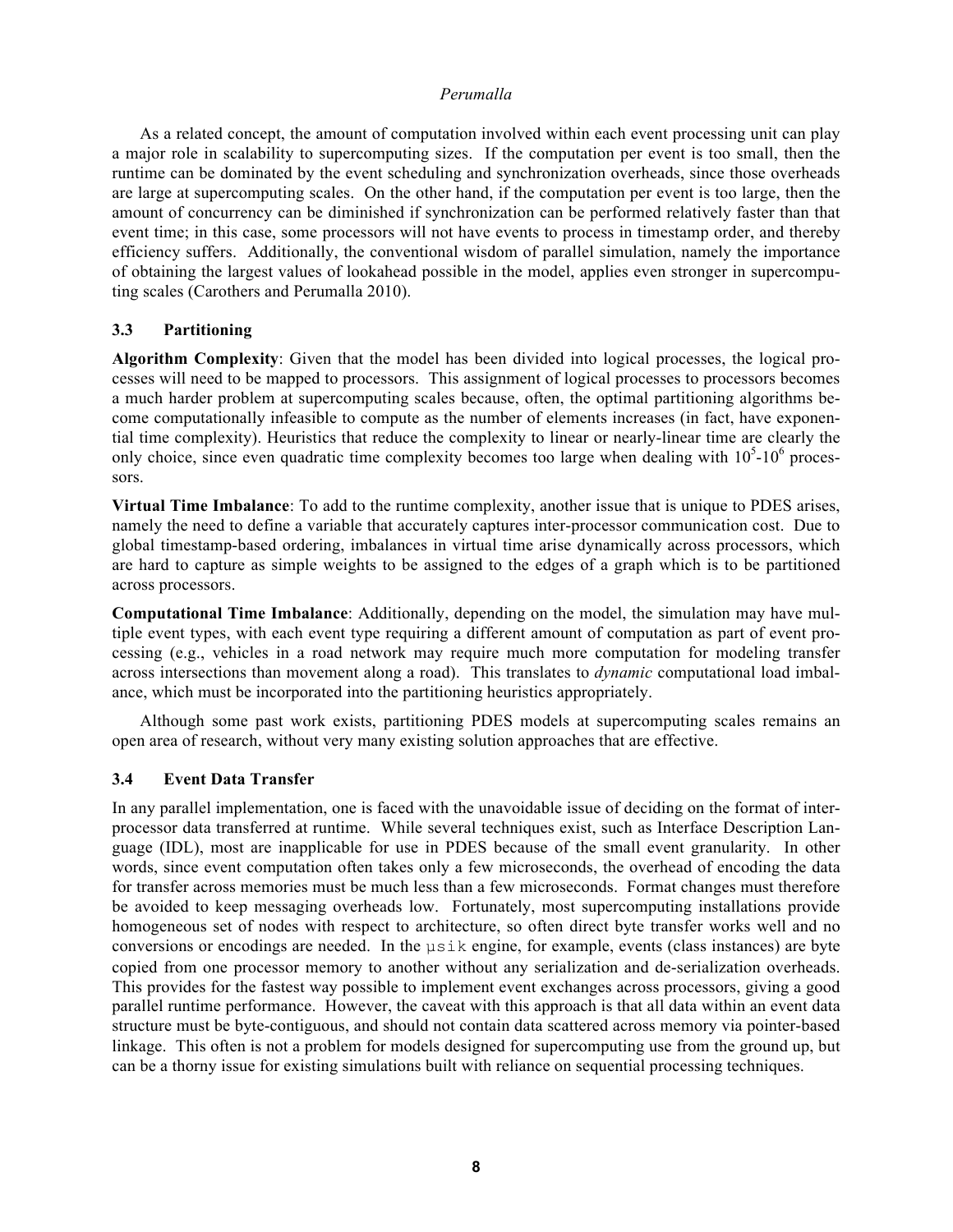## **3.5 Debugging and Performance Tuning**

A major impediment in porting parallel discrete-event engines to supercomputing scales is the immense difficulty of debugging a range of issues: (1) correctness of engine code, (2) correctness of application model code, (3) performance of engine code, and (4) performance of model code.

 While there are a very small number of graphical and automated tools to help the user with initial debugging, the problem of accurate determination, isolation and fixing of correctness or performance bugs remains a highly niche task. Tools such as TotalView are available for debugging at relatively small scale (a few thousands of cores), they become unwieldy for effective use at the largest processor counts. It should not come as a surprise that many of the users still rely on and resort to simple instrumentation of their own code to print various status lines and data values to the standard output of their programs. To facilitate this type of debugging that relies on generation of user-inserted output, a separate file for printing the standard output per MPI task/rank is very useful. Also, barriers may need to be inserted liberally into various places in the code during debugging, but to be turned off for production runs. The output needs to be explicitly flushed by the programmer to ensure the last actions are in fact logged and available for inspection in backtracking towards a bug.

 With respect to performance tuning, one of the most common optimizations that is always suggested (and probably good practice) is the pre-posting of message sends and receives before they are actually received or sent respectively. This can be very important for good performance on some of the largest installations. More fundamentally, pre-posting is unavoidable for good performance of PDES because it is not possible for the system to automatically predict the dynamically changing inter-processor event exchanges in the model. Small-scale debugging tools such as Vampir and PAPI are also useful to debug performance problems.

 As a general performance-friendly insight, it is useful to limit as much as possible the number of different destinations to which each processor sends messages; try to arrange so that the set of destinations does not vary too rapidly. This reduces the overhead of the interconnect to set up and tear down communication channels dynamically, which can make an order of magnitude difference in observed performance.

# **4 STATE-OF-THE-ART**

As a result of research over the past three decades, PDES has now reached a stage where the runtime engines of the most scalable PDES simulators are able to gainfully execute on 100s of thousands of processor cores in a single simulation run. Roughly estimating, the scalability of PDES engines seems to have increased by almost an order of magnitude every 3 years, starting with about 16 processors in the year 1997. The advancements were demonstrated using benchmarks such as PHOLD or in the context of largescale network simulations. The largest number of processors to which PDES runs were scaled is 216,000 processor cores with the μsik PDES engine on a range of benchmarks. Overall, several PDES applications have now been scaled to supercomputing levels; a few representative ones are listed below.

- Epidemiological simulations Models of epidemic outbreaks were modeled at the level of individuals, with probabilistic timed transitions for disease evolution inside each individual (EpiSims and EpiSimdemics simulations reported in (Bisset et al. 2011) scaled to  $10<sup>3</sup>$  processors, and the results in (Perumalla and Seal 2011; Perumalla, Park, and Tipparaju 2011) demonstrated scaling to nearly a billion individuals simulated using  $10<sup>5</sup>$  processors.
- Radio signal propagation simulations A discrete-event model of radio wave propagation was parallelized and simulated using optimistic (Time Warp) methods in which reverse computation was used for rollback, and scaled to several thousands of Blue Gene processors (Bauer, Carothers, and Holder 2009) and also to over 127,500 processors of Cray XT5 (Seal and Perumalla 2011)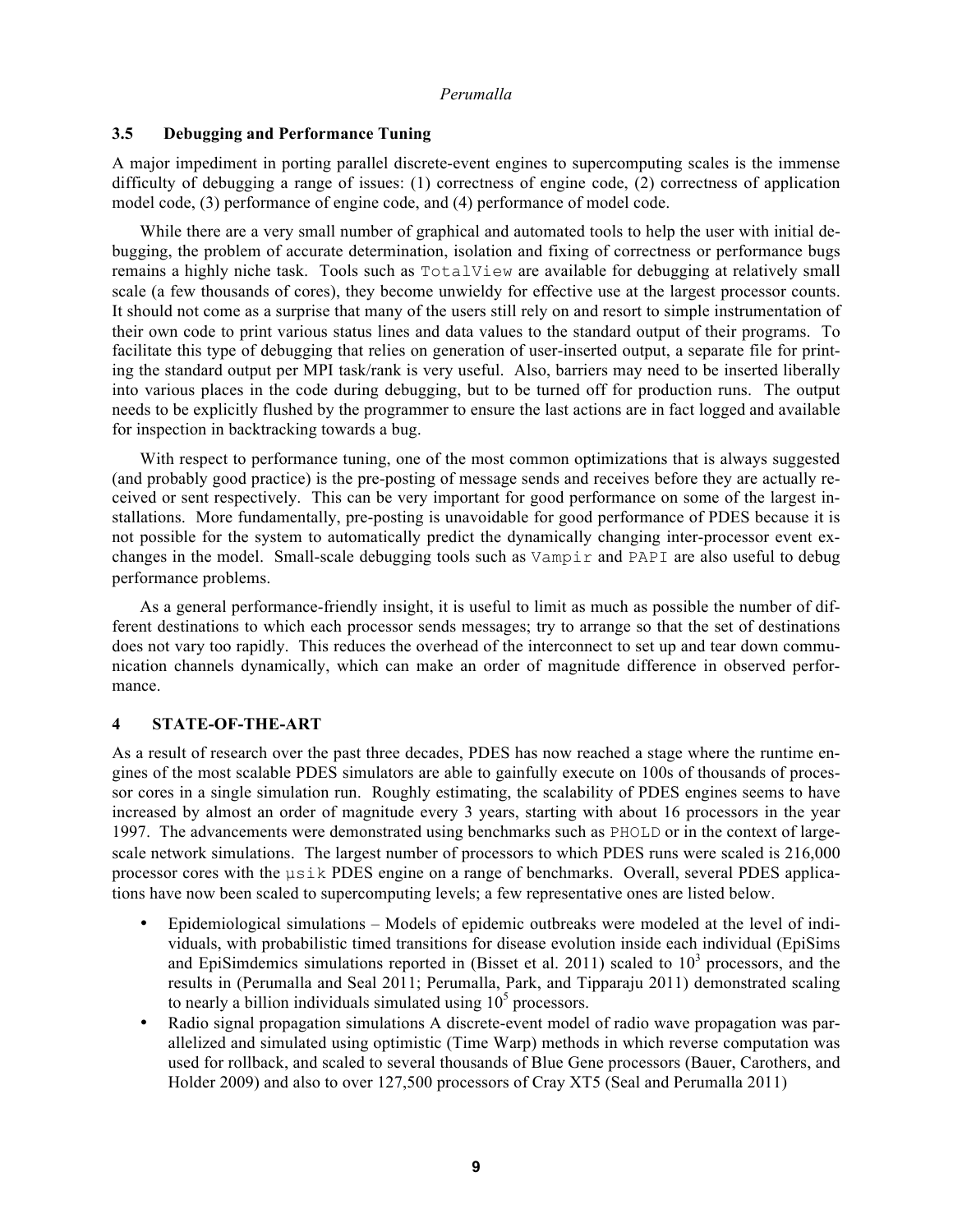- High-performance interconnect simulations A parallel discrete-event model of a futuristic, billion-node torus network was simulated using 32,768 cores of a Blue Gene/L system (Liu and Carothers 2011).
- MPI simulations  $-A$  purely discrete-event execution-based simulation of MPI programs at massive scales are achieved on up to 216,000 processor cores of a Cray XT5 machine. The  $\mu$ m simulation system was exercised with several million virtual ranks in MPI benchmarks (Perumalla 2010; Perumalla and Park 2011).
- Internet simulations In some of the pioneering work on extending the scalability of discreteevent simulations, detailed packet-level models of Internet traffic was simulated with millions of network hosts and routers using high-fidelity software models of TCP protocols (Fujimoto et al. 2003; Park, Fujimoto, and Perumalla 2004). These represented some of the largest PDES application results of the day, scaling to the 1,536 processors of the largest supercomputer of that time.
- Hardware circuit simulations Recently, massively parallel discrete-event execution on several thousands of processors has been extended to simulating very large numbers of circuits in detailed hardware simulations of microprocessors (Gonsiorowski, Carothers, and Tropper 2012)
- Social behavior simulations Very large-scale simulations of certain cognitive/social behavioral phenomena (Naming Game model for consensus formations) were performed on Blue Gene platforms (Lu, Korniss, and Szymanski 2008). These are some of the largest social behavioral simulations executed on supercomputers, with a variety of complex inter-entity connectivity (such as scale-free networks and small world networks), exercising complex inter-processor communications.

# **5 TIME STEPPED SIMULATION ON SUPERCOMPUTERS**

Time-stepped simulation is the other major class of parallel simulations that are very commonly used for large-scale execution on supercomputers. While time-stepped simulation is relatively easier to implement, it quickly encounters scalability problems when supercomputing scale execution is attempted. In time-stepped simulation (see Figure 1), the algorithm's correctness crucially depends on the barrier operation that is need to ensure all processors complete a time step before entering the next time step. This barrier operation is relatively efficient on smaller parallel systems; however, the blocking nature of the barrier primitive induces two problems: (1) the slowest processor holds back the rest of the processors, making all of them idle, (2) the overall parallel execution becomes sensitive to dynamic variations in the processor usage, such as from operating system jitter, and (3) the runtime cost of barrier algorithm increases with larger number of processors, making each time step take longer to execute. As the scale is increased, these effects become extremely detrimental.

| $t_{\text{now}} = 0$                                                                         |
|----------------------------------------------------------------------------------------------|
| While $t_{\text{now}} < t_{\text{end}}$                                                      |
| <b>barrier()</b> /*Blocking synchronization with rest of processors to start new time step*/ |
| t <sub>now</sub> += timestep /*Advance current simulation time*/                             |
| For all (i on this processor)                                                                |
| <b>advance(i, t<sub>how</sub>)</b> /*Advance all entities' state to next time step*/         |
| For all (i on this processor having off-processor neighbors):                                |
| /*Send copy of new state to all neighboring entities*/                                       |
| send(state(i), neighbor-processors(i))                                                       |

Figure 1: Time-stepped algorithm for parallel execution

Let  $C_i$  be the time spent by processor *i* (MPI task) while waiting/processing inside collective communication calls. Then,  $C^{n} = \sum C_i$  is total collective call time consumed by application on *n* processors. Let  $T^n$ be the total execution time of application on *n* processors. Then, the average loss of efficiency is  $C^n/nT^n$ , and  $\Psi_n^i = C^i/T^n$  is the fraction of processor *i*'s capacity lost to collective communication when the applica-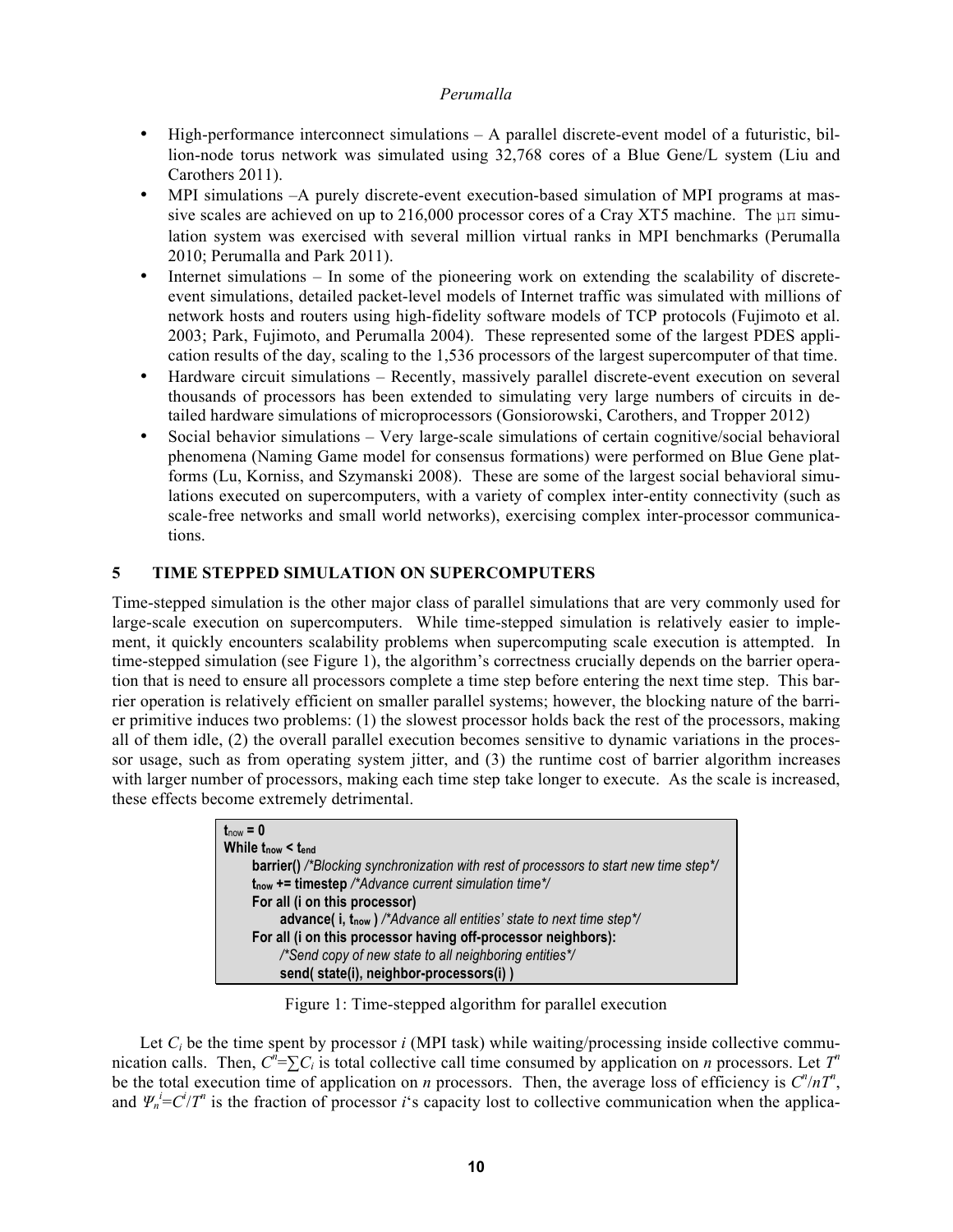tion is executed on *n* processors. With time-stepped simulation, the fraction  $\Psi_n^i$  can grow dramatically with *n* depending on the amount of imbalance across processors in the application. This is illustrated in Figure 2 with runtime data from actual time-stepped applications.



Figure 2: Efficiency is lost due to imbalance across processors in a time-stepped simulation when scaled from **n**=64 processors to **n**=1024 processors (left); visualization of example blocked time in red (right).

 One method to solve this problem is to alter the model to permit some computation-communication overlap, so that some computation (either computation of a part of the next time step, or a precomputation that can be used in the next time step) is performed while the barrier (or similar collective, such as all-to-all reduction) is executed. To enable this at the communication interface level, nonblocking variants of collective communications are needed. Extensions to standards such as MPI are becoming available to include support for non-blocking collectives (Hoefler, Lumsdaine, and Rehm 2007).

## **ACKNOWLEDGMENTS**

This paper has been authored by UT-Battelle, LLC, under contract DE-AC05-00OR22725 with the U.S. Department of Energy. Accordingly, the United States Government retains and the publisher, by accepting the article for publication, acknowledges that the United States Government retains a non-exclusive, paid-up, irrevocable, worldwide license to publish or reproduce the published form of this manuscript, or allow others to do so, for United States Government purposes.

### **REFERENCES**

- Bauer, D. W., C. D. Carothers, and A. Holder. 2009. Scalable Time Warp on Blue Gene Supercomputers. *ACM/IEEE/SCS 23rd Workshop on Principles of Advanced and Distributed Simulation*.
- Bisset, K., C. Jiangzhuo, C. J. Kuhlman, V. S. A. Kumar, and M. V. Marathe. 2011. Interaction-based HPC modeling of social, biological, and economic contagions over large networks. *Proceedings of the 2011 Winter Simulation Conference (WSC)*. Edited by S. Jain, R. R. Creasey, J. Himmelspach, K. P. White and M. Fu.
- Carothers, C. D., and K. S. Perumalla. 2010. On deciding between conservative and optimistic approaches on massively parallel platforms. *Proceedings of the 2010 Winter Simulation Conference (WSC)*. Edited by B. Johansson, S. Jain, J. Montoya-Torres, J. Hugan and E. Yucesan.

Fujimoto, R. M. 1990. Parallel Discrete Event Simulation. *Communications of the ACM* 33 (10):30-53.

Fujimoto, R. M. 2000. *Parallel and Distributed Simulation Systems*: Wiley Interscience.